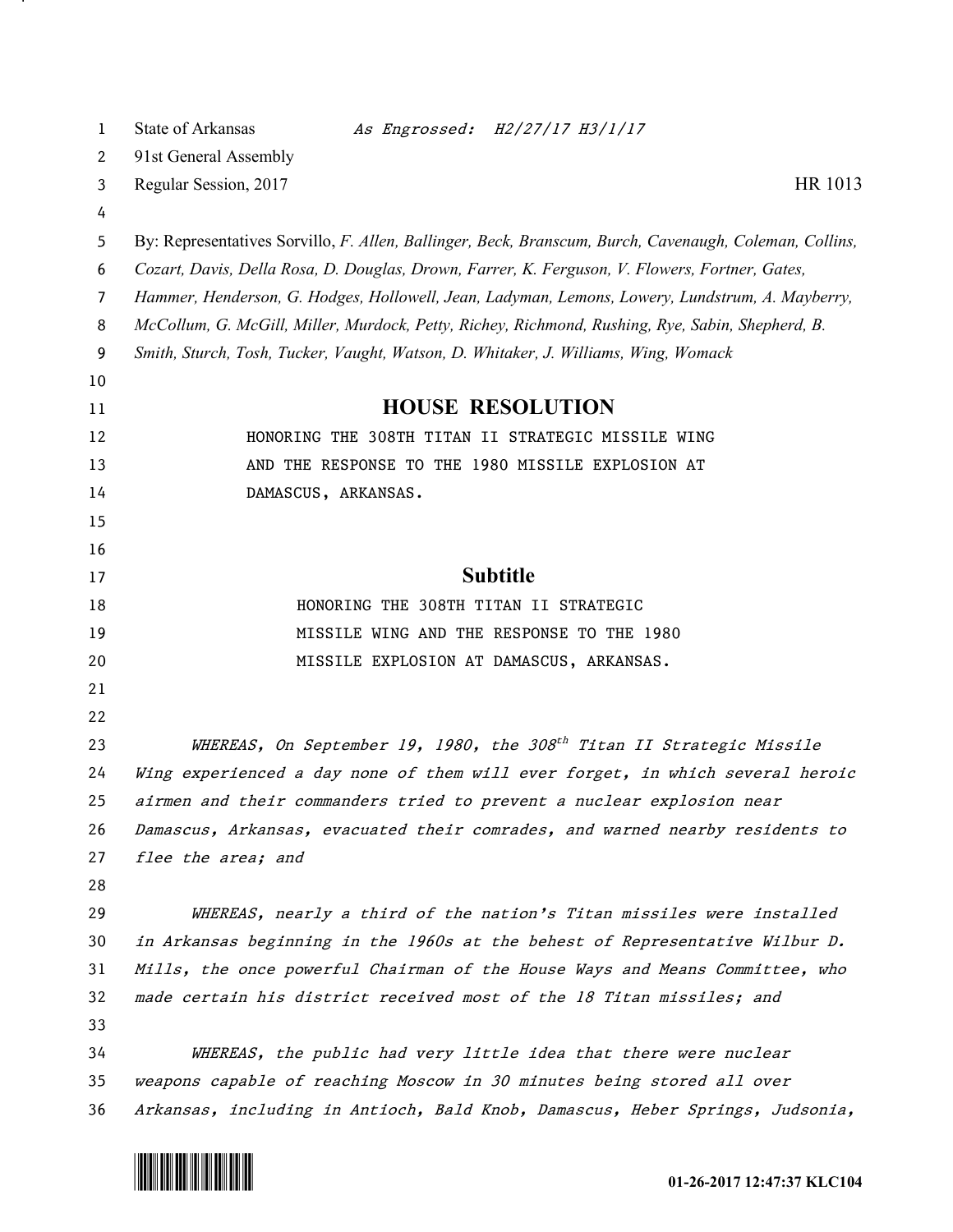Mountain View, Plumerville, Republican, Rose Bud, Springhill, Velvet Ridge, and Wonder View; and WHEREAS, on September 19, 1980, Senior Airman David Powell was doing routine maintenance on a Titan 374-7, a 350,000-pound missile with a nine- and-a-half-megaton thermonuclear warhead attached, when he dropped an eight- and-three-quarter-pound socket, which pierced the fuel tank of the missile causing a very serious fuel leak; and WHEREAS, the crew was told several times to evacuate the missile silo, but several airmen went back to try to stop the leak, including Senior Airman 12 David L. Livingston and Sergeant Jeff Kennedy, who went back into the silo 13 shortly before 3:00 a.m. and attempted to turn on a fan to contain the fuel-14 vapor fumes; and WHEREAS, missile crew commander Captain Michael Mazzaro and deputy commander Lieutenant Allen D. Childers also stayed at the site to try to 18 control the fuel leak; and 20 WHEREAS, at around 3:00 a.m. on September 19, 1980, the silo exploded, sending the missile and its warhead hundreds of feet into the air, but thanks 22 to safety features, the warhead did not explode; and WHEREAS, Colonel James L. Morris, the head of maintenance at the 308 $^{\rm th}$  Strategic Missile Wing, also stayed behind to try to control the leak and carried the wounded on his back after the explosion; and WHEREAS, Senior Airman David L. Livingston, who was the last person to leave the silo, was badly injured in the blast and died from gas poisoning at Baptist Medical Center in Little Rock, Arkansas; and WHEREAS, 21 people were injured in the explosion, and the residents of the area experienced ill effects from the fumes; and WHEREAS, Colonel Jimmie Gray found the warhead in a ditch 200 yards from the silo after it was blown 1,000 feet into the air; and